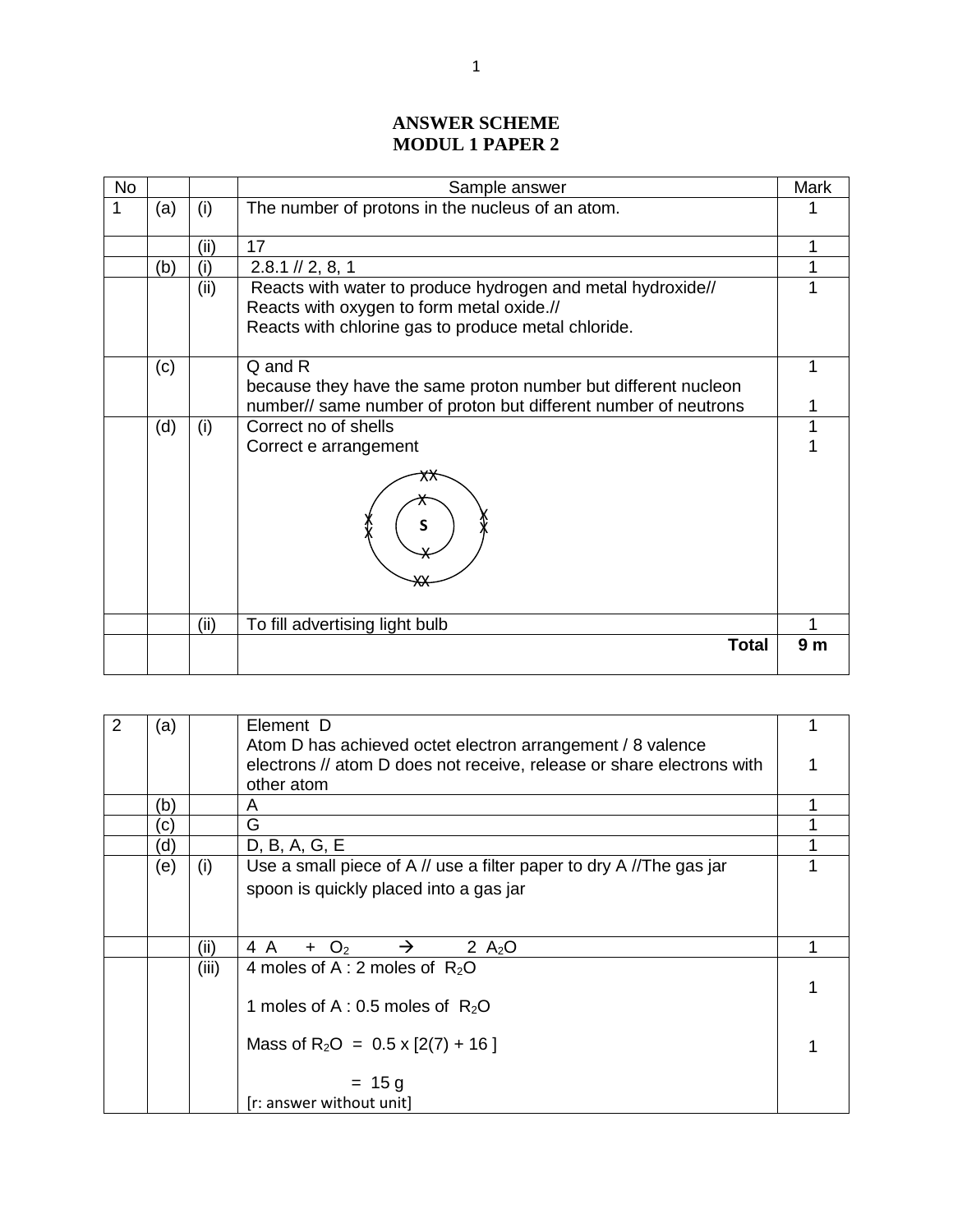|  |  | . <del>.</del><br>i otal | . |
|--|--|--------------------------|---|
|  |  |                          |   |

| $\mathfrak{3}$ | (a) |      | Boron oxide                                                                                                                                                                                        | 1               |
|----------------|-----|------|----------------------------------------------------------------------------------------------------------------------------------------------------------------------------------------------------|-----------------|
|                | (b) |      | In pure copper, the atoms can slide easily.<br>Dalam kuprum tulen, atom-atom boleh mengelungsur dengan<br>mudah.                                                                                   | 1               |
|                |     |      | In bronze/alloy, tin atoms/foreign atoms disrupt the orderly<br>arrangement of copper atoms//layers of atoms cannot slide easily<br>Dalam aloi/bronze atom asing atau atom timah menggangu susunan | 1               |
|                |     |      | teratur atom kuprum.//Lapisan atom tidak dapat bergelungsur<br>dengan mudah                                                                                                                        |                 |
|                | (c) | (i)  | H<br>CI                                                                                                                                                                                            | 1               |
|                |     |      |                                                                                                                                                                                                    |                 |
|                |     |      | $C = C$                                                                                                                                                                                            |                 |
|                |     |      |                                                                                                                                                                                                    |                 |
|                |     |      | Н<br>H                                                                                                                                                                                             |                 |
|                |     | (ii) | Do not rust//oxidised                                                                                                                                                                              | 1               |
|                |     |      |                                                                                                                                                                                                    |                 |
|                | (d) |      | Reinforced concrete<br>Konkrit yg diperkukuhkan                                                                                                                                                    | 1               |
|                | (e) | (i)  | $2NH_3 + H_2SO_4 \rightarrow$<br>$(NH_4)_2SO_4$<br>Correct formulae<br>balance                                                                                                                     | 1<br>1          |
|                |     | (ii) | urea                                                                                                                                                                                               | 1               |
|                |     |      | % of N in $CO(NH_2)_2 =$<br>$14x2 / (12+16+(14x2)+4) \times 100$                                                                                                                                   |                 |
|                |     |      | 46.67%                                                                                                                                                                                             | 1               |
|                |     |      | % of N in $(NH_4)_2SO_4 =$<br>$14x2 / (14x2) + 6 + 32 + (16x4)$                                                                                                                                    |                 |
|                |     |      | 21.5%<br>$=$                                                                                                                                                                                       | 1               |
|                |     |      |                                                                                                                                                                                                    |                 |
|                |     |      |                                                                                                                                                                                                    |                 |
|                |     |      | <b>Total</b>                                                                                                                                                                                       | 11 <sub>m</sub> |
|                |     |      |                                                                                                                                                                                                    |                 |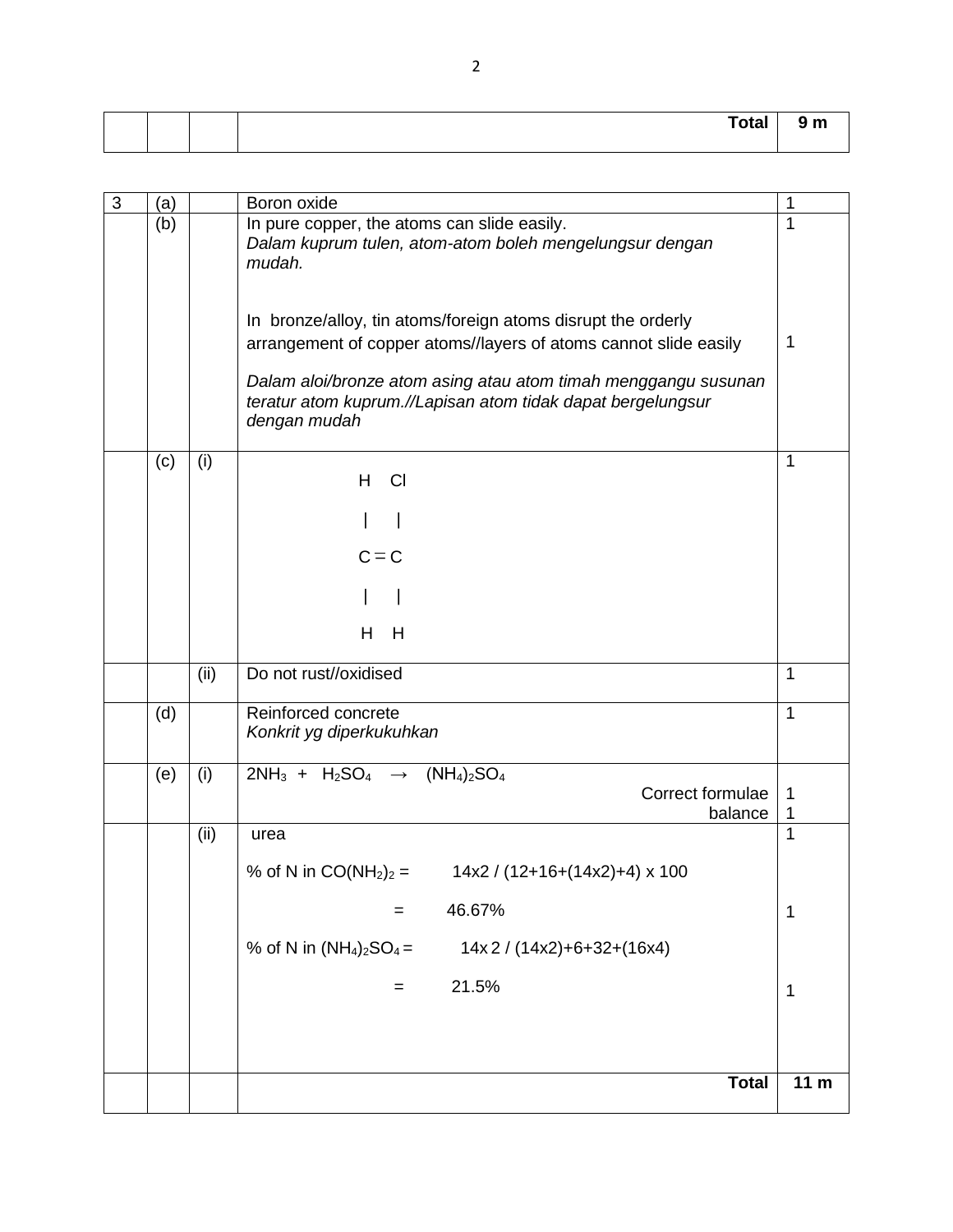| 4 | (a) | (i)         | Chemical energy to electrical energy                                                                                                                                      | 1               |
|---|-----|-------------|---------------------------------------------------------------------------------------------------------------------------------------------------------------------------|-----------------|
|   |     | (ii)        | Electrical energy to chemical energy                                                                                                                                      | 1               |
|   | (b) |             | Cell A<br>Sel A                                                                                                                                                           | 1               |
|   | (c) | (i)         | $Zn + Cu^{2+} \longrightarrow Zn^{2+} + Cu$<br>Correct ionic formula<br><b>Balance equation</b>                                                                           | 1<br>1          |
|   | (d) | (i)<br>(ii) | become thicker<br>become thinner                                                                                                                                          | 1<br>1          |
|   | (e) | (i)         | No change // blue solution remain unchanged                                                                                                                               | $\mathbf{1}$    |
|   |     | (ii)        | The rate of copper ionises at anode is the same<br>as the rate of copper ion discharged at cathode<br>number/concentration of Cu <sup>2+</sup> ion in the solution remain | $\mathbf{1}$    |
|   |     |             | <b>Total</b>                                                                                                                                                              | 10 <sub>m</sub> |

| 5 | a) | (i) | Salts is an ionic compound formed when hydrogen ion in an acid<br>is replaced by metal ion or ammonium ion.                                                                                   |         |
|---|----|-----|-----------------------------------------------------------------------------------------------------------------------------------------------------------------------------------------------|---------|
|   |    | (i) | White solid turns brown when hot and yellow<br>when cold<br>Pepejal putih bertukar perang semasa panas<br>dan kuning semasa sejuk<br>Black solid turns brown<br>Pepejal hitam bertukar perang | $1 + 1$ |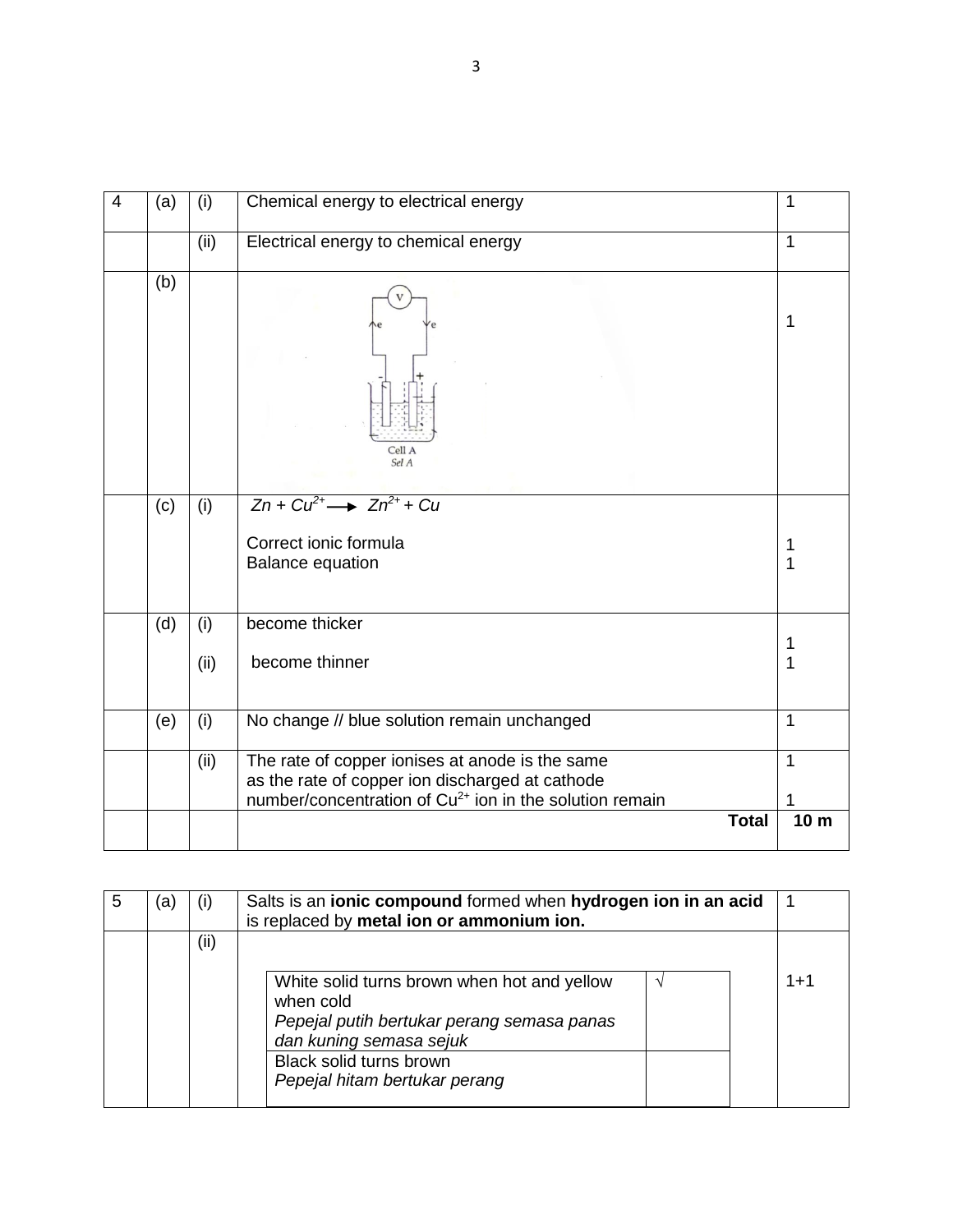|             |      | Lime water remain unchanged<br>Air kapur tidak berubah                                                                                                       |                 |
|-------------|------|--------------------------------------------------------------------------------------------------------------------------------------------------------------|-----------------|
|             |      | Lime water turns chalky<br>V<br>Air kapur menjadi keruh                                                                                                      |                 |
| (b)         | (i)  | $Pb(NO3)2 + Na2CO3 \rightarrow Pb CO3 +2NANO3$                                                                                                               |                 |
|             |      | Correct formula of reactant and product<br>Correct balancing                                                                                                 | 1<br>1          |
|             | (ii) | Double decomposition reaction                                                                                                                                | 1               |
|             | (iv) | Filter the solution mixture using filter funnel and filter paper<br>Rinse the residue                                                                        | 1               |
| $\mathbf C$ |      | 1. Add 2 cm <sup>3</sup> of <b>KI/Nal solution</b> into the test tube contain 2 cm <sup>3</sup> of<br>$Pb(NO3)2$ solution and the test tube is <b>shaken</b> | $\mathbf 1$     |
|             |      | 2. <b>Yellow precipitate</b> formed indicates the presence on $Pb^{2+}$ ion                                                                                  | 1               |
|             |      | <b>Total</b>                                                                                                                                                 | 11 <sub>m</sub> |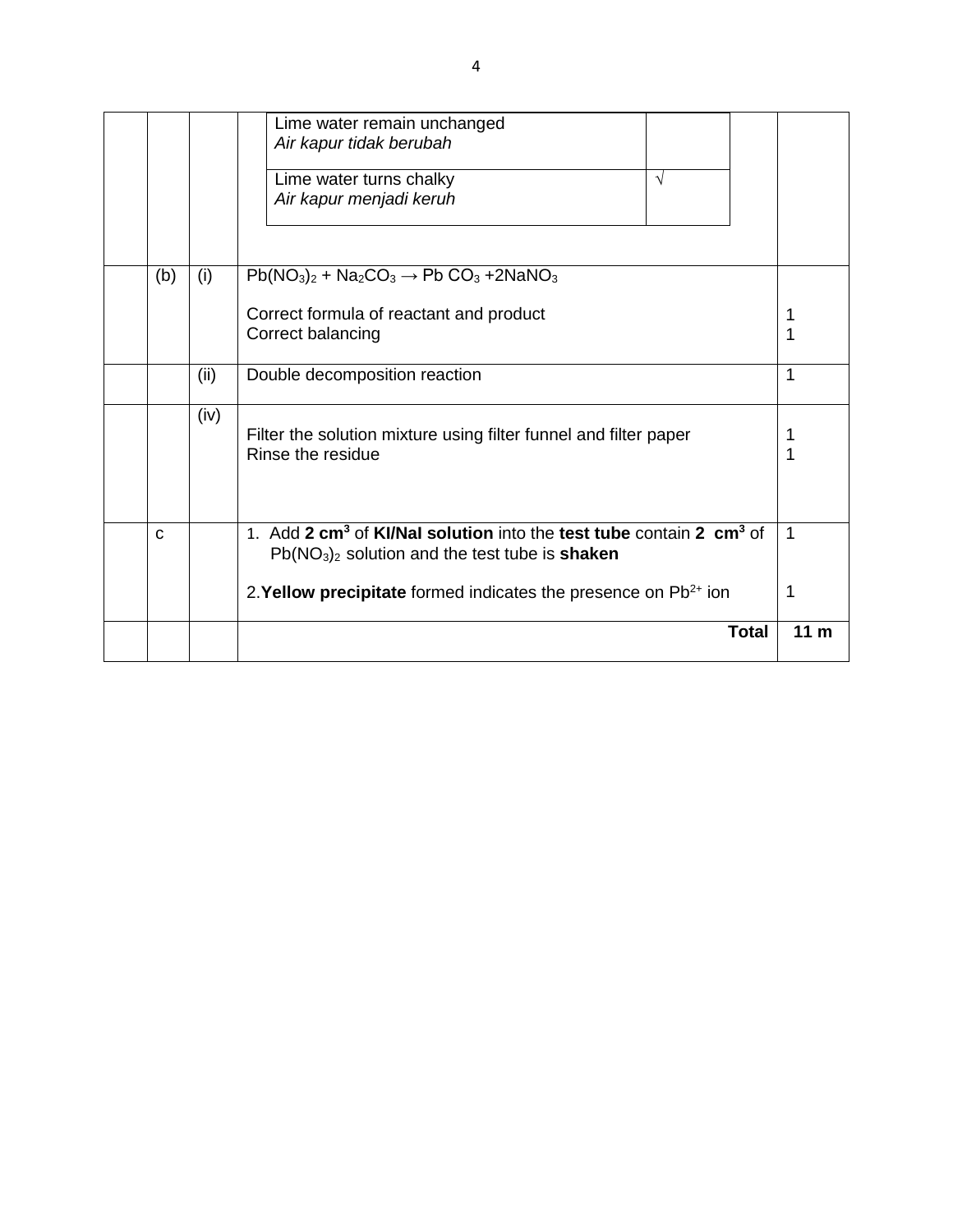| 6 | (a) | Hidrogenation // Addition                                                                                                                                                                                                                                                                                                                                                         | 1                      |
|---|-----|-----------------------------------------------------------------------------------------------------------------------------------------------------------------------------------------------------------------------------------------------------------------------------------------------------------------------------------------------------------------------------------|------------------------|
|   | (b) | $C_4H_8 + H_2 \rightarrow C_4H_{10}$                                                                                                                                                                                                                                                                                                                                              | 1                      |
|   | (c) | 1. Put 2 - 3 drops of bromine into two different test tubes<br>2. Fill 2 $cm3$ of but-1-ene and 2 $cm3$ of hydrocarbon Y in the test<br>tubes with stopper.<br>3. But-1-ene decolourise brown bromine water but in<br>hydrocarbon Y remain unchanged                                                                                                                              | $\mathbf{1}$<br>1<br>1 |
|   |     | or<br>1. Put $2 - 3$ drops of acidified potassium manganate (VII)<br>solution into two different test tubes<br>2. Fill 2 $cm3$ of but-1-ene and 2 $cm3$ of hydrocarbon Y into the<br>test tubes with stopper.<br>4. Shake the test tubes<br>3. But-1-ene decolourise purple acidified potassium<br>manganate(VII) solution but in hydrocarbon Y purple colour<br>remain unchanged |                        |
|   | (d) | Able to calculate number of mole with unit<br>$0.05$ mol                                                                                                                                                                                                                                                                                                                          | 1                      |
|   |     | Able to calculate mass with unit<br>Ratio:<br>1 mol Y $\rightarrow$ 4 mol CO <sub>2</sub><br>$0.5 \rightarrow ?$<br>$0.5\,$<br>x 4                                                                                                                                                                                                                                                | 1                      |
|   |     | $= 2$ mol<br>Or                                                                                                                                                                                                                                                                                                                                                                   |                        |
|   |     | 1 mol Y : 4 mol $CO2$<br>$0.5$ mol: 2 mol $CO2$                                                                                                                                                                                                                                                                                                                                   |                        |
|   |     | Mass of $CO2$<br>$2 \times 44$ g // 88 g<br>[r: answer without unit]                                                                                                                                                                                                                                                                                                              | 1                      |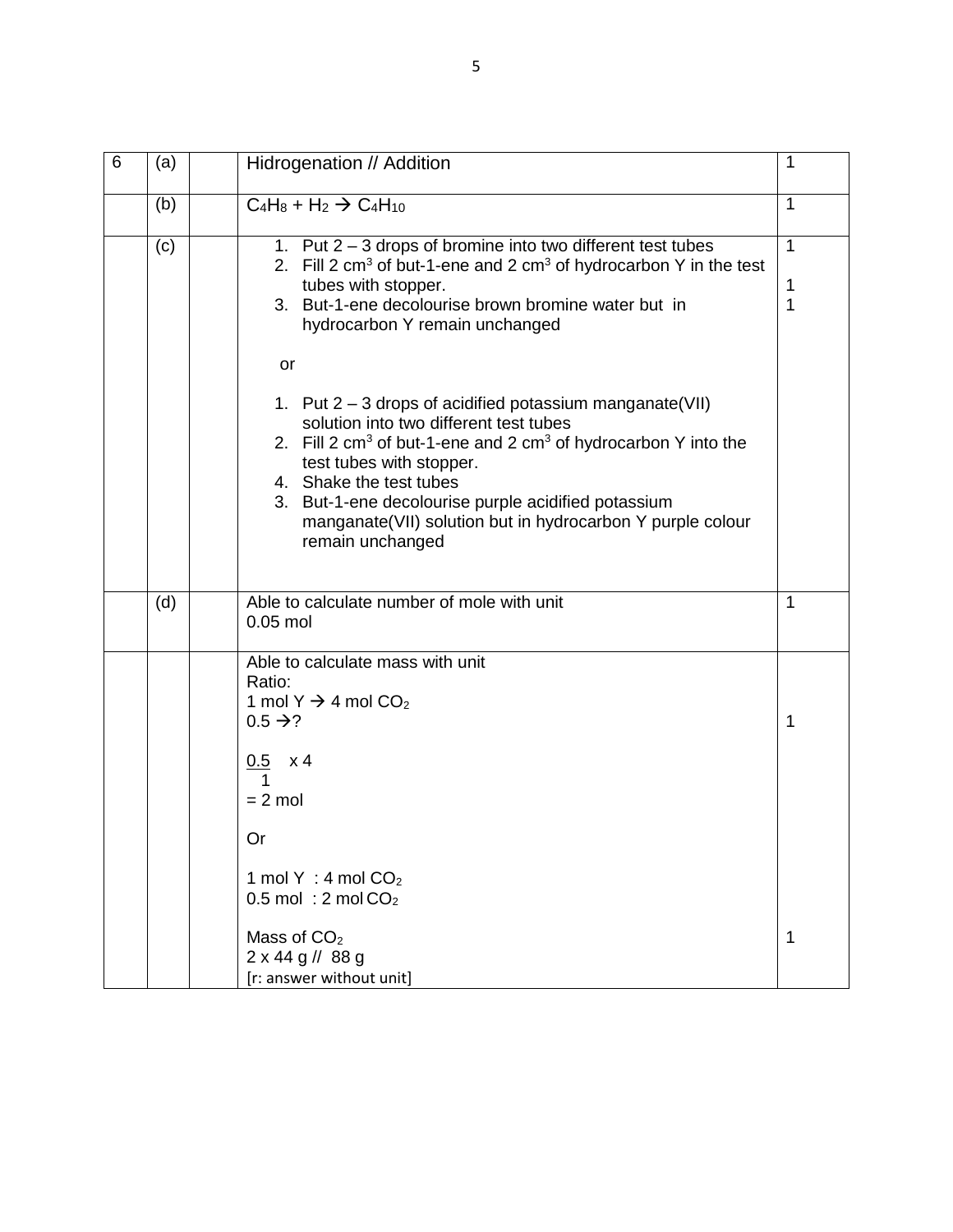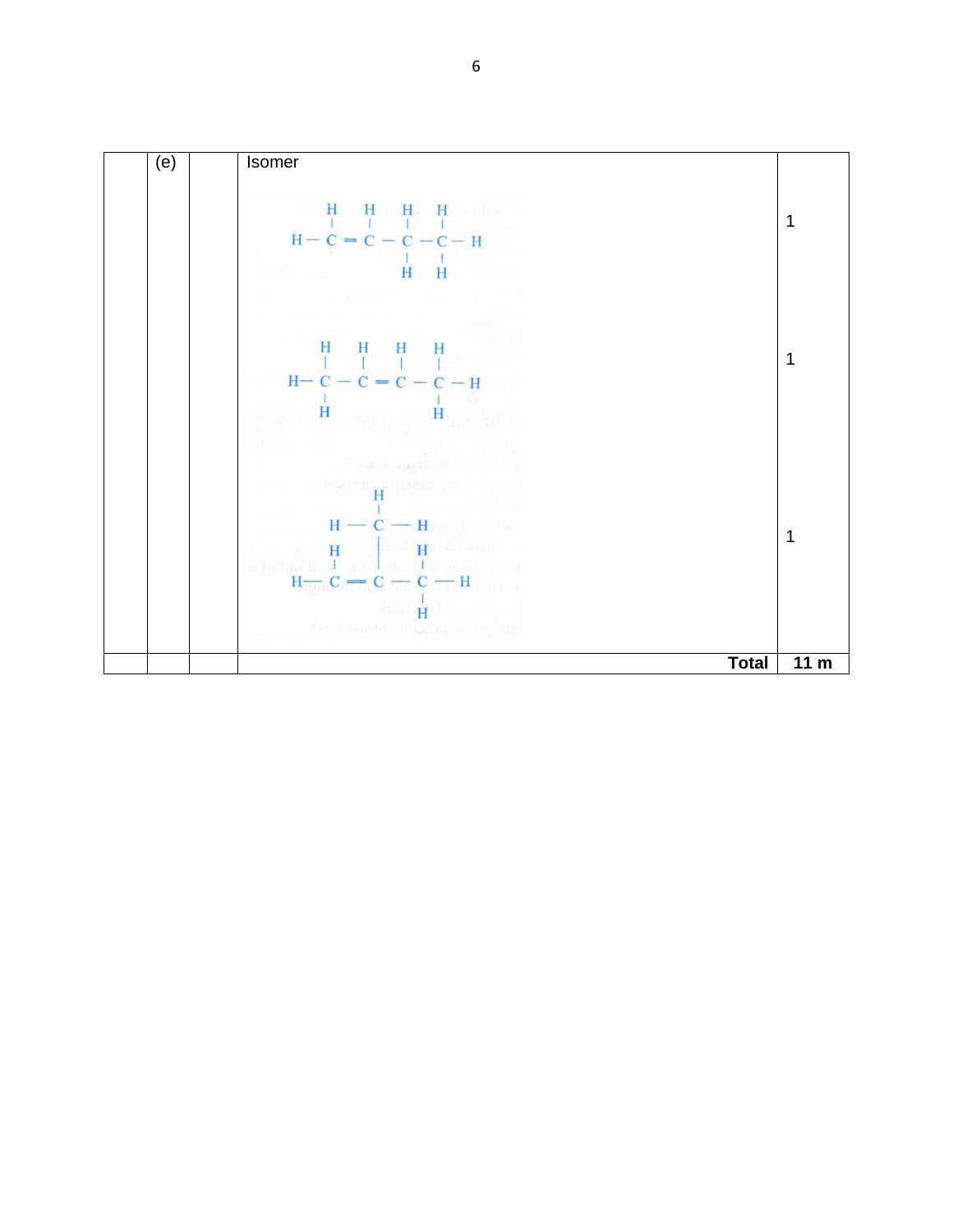| $\overline{7}$ | acid P : hydrochloric acid/ sulphuric acid/ nitric acid.                                                | 1 |
|----------------|---------------------------------------------------------------------------------------------------------|---|
|                | Acid P/ hydrochloric acid/ sulphuric acid/ nitric acid is a strong acid//<br>ionize completely in water | 1 |
|                | to produce high concentration of H <sup>+</sup> ions.                                                   | 1 |
|                | It will cause the pH value to be lower (smaller).                                                       | 1 |
|                | acid Q : ethanoic acid.                                                                                 | 1 |
|                | Acid Q/ ethanoic acid is a weak acid // Ionise partially in water                                       | 1 |
|                | to produce low concentration of H <sup>+</sup> ions.                                                    | 1 |
|                | Hence, pH value is higher (bigger)                                                                      | 1 |
|                | NH <sub>4</sub> OH                                                                                      |   |
|                | neutralize the acid<br>secreted by ant                                                                  |   |
|                |                                                                                                         |   |
|                | $H_2SO_4$ + 2NaOH $\rightarrow$ Na <sub>2</sub> SO <sub>4</sub> + 2H <sub>2</sub> O                     |   |
|                | Correct formula reactants and products<br><b>Balance equation</b>                                       |   |
|                | Calculation:<br>Mole of $H2SO4$                                                                         |   |
|                | $MV = 0.5 X 50$<br>1000<br>1000                                                                         |   |
|                | $= 0.025$ mole                                                                                          | 1 |
|                | Ratio<br>1 mole of H <sub>2</sub> SO <sub>4</sub> : 2 mole of NaOH<br>0.025:0.05                        | 1 |
|                | Correct Molarity of NaOH with unit:                                                                     |   |
|                | n= 0.05 X 1000<br>25                                                                                    |   |
|                | $= 2.0$ mol dm <sup>-3</sup><br>[r: answer without unit]                                                | 1 |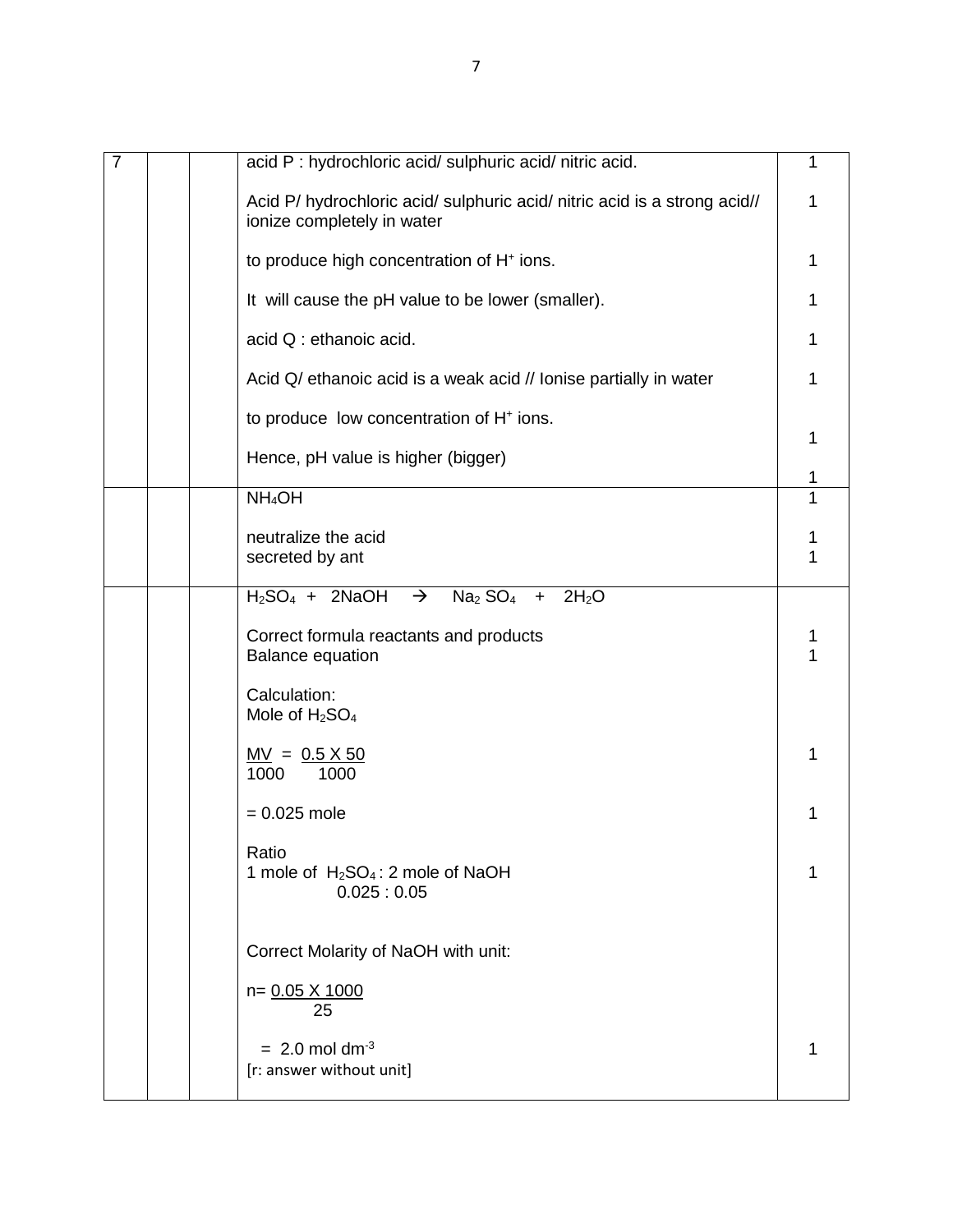|  | mol dm <sup>-3</sup> / halved / decrease halved / less halved                                       |                 |
|--|-----------------------------------------------------------------------------------------------------|-----------------|
|  | hydrochloric acid is monoprotic/monobasic acid.<br>sulphuric acid is a diprotic acid / dibasic acid |                 |
|  | Total                                                                                               | 20 <sub>m</sub> |

| 8 | (a) | 50                                                                                                             |   |
|---|-----|----------------------------------------------------------------------------------------------------------------|---|
|   |     | 55<br>average $rate =$<br>1.                                                                                   | 1 |
|   |     |                                                                                                                |   |
|   |     | 2.<br>0.909//0.91 cm3 s-1                                                                                      |   |
|   |     | [r: answer without unit]                                                                                       | 1 |
|   | (b) |                                                                                                                |   |
|   |     |                                                                                                                |   |
|   |     | Energy                                                                                                         |   |
|   |     | <b>Experiment II</b>                                                                                           |   |
|   |     |                                                                                                                |   |
|   |     | Ea                                                                                                             |   |
|   |     | Ea'<br>$2H_2O_2$                                                                                               |   |
|   |     |                                                                                                                |   |
|   |     | $2H_2O + O_2$                                                                                                  |   |
|   |     | <b>Experiment III</b>                                                                                          |   |
|   |     |                                                                                                                |   |
|   |     |                                                                                                                |   |
|   |     | 1.y axis labeled energy                                                                                        |   |
|   |     | 2.both curve drawn correctly with label                                                                        |   |
|   |     | 3. energy level labeled with reactant and products [a: exo or endo]<br>4. activation energy labeled correctly  | 1 |
|   |     |                                                                                                                |   |
|   | (c) | <b>Experiment I and Experiment II</b>                                                                          |   |
|   |     | 1. Rate of reaction of experiment II is higher than experiment                                                 | 1 |
|   |     |                                                                                                                |   |
|   |     | 2. Experiment II use higher concentration of hydrogen                                                          |   |
|   |     | peroxide                                                                                                       |   |
|   |     | 3. the number of Hydrogen peroxide molecules/reactant<br>particles per unit volume in experiment II is higher. | 1 |
|   |     | 4 .Frequency of collision between Hydrogen peroxide                                                            | 1 |
|   |     | molecules of experiment II become higher                                                                       |   |
|   |     | 5. Frequency of effective collision between Hydrogen                                                           |   |
|   |     | peroxide molecules/reactant particles of experiment II<br>become higher                                        |   |
|   |     |                                                                                                                |   |
|   |     |                                                                                                                |   |
|   |     | <b>Experiment II and Experiment III</b>                                                                        |   |
|   |     | 6. Rate of reaction of experiment III is higher than experiment                                                |   |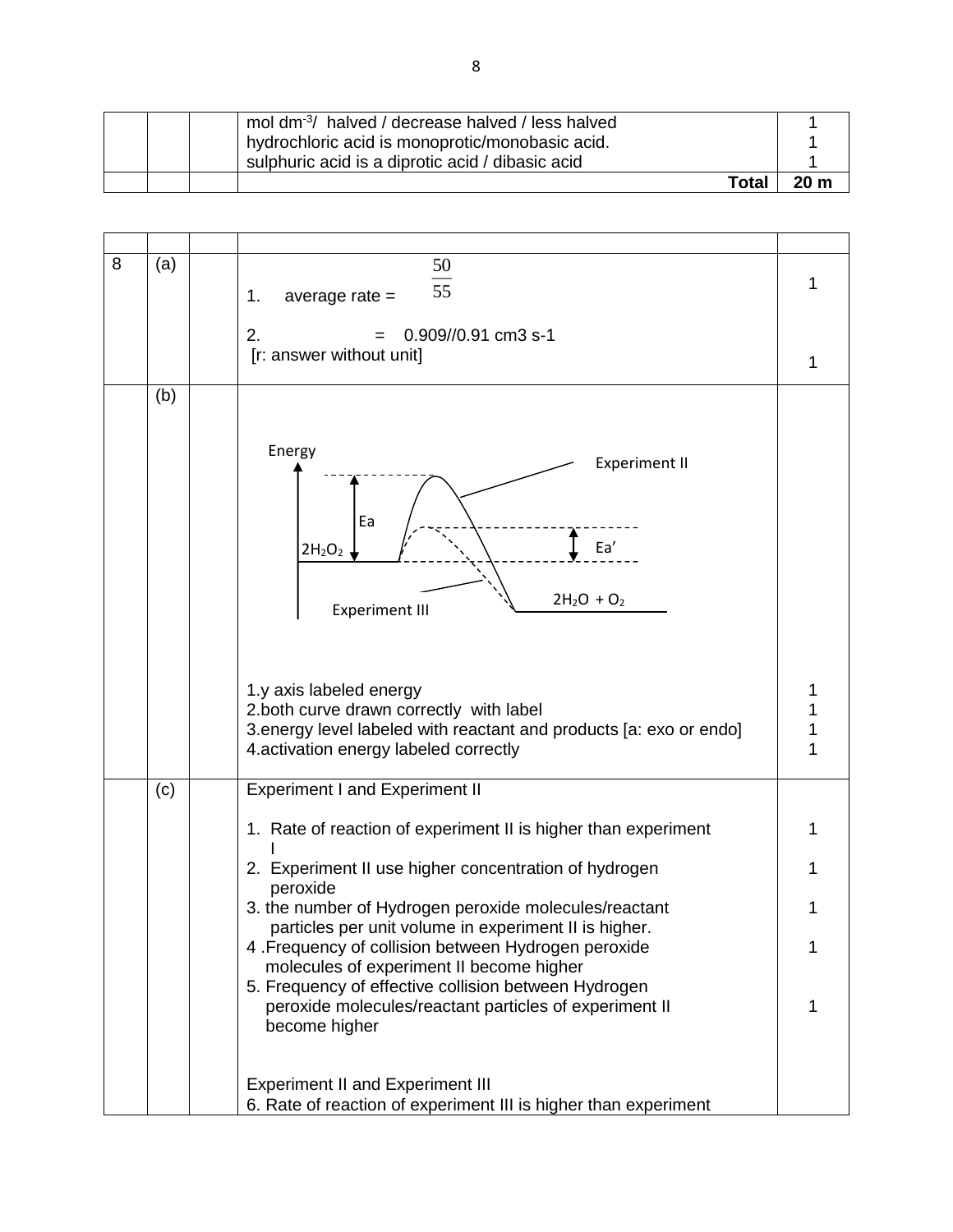|     | 7. Catalyst that is Manganese(IV) oxide present in experiment |                 |
|-----|---------------------------------------------------------------|-----------------|
|     | Ш                                                             |                 |
|     | 8. Manganese(IV) oxide lower the activation energy of the     |                 |
|     | reaction in experiment III                                    |                 |
|     | 9. More colliding hydrogen peroxide molecules easily          |                 |
|     | overcome the lower activation energy in experiment III        |                 |
|     | 10. Frequency of effective collision between Hydrogen         |                 |
|     | peroxide molecules of experiment III become higher            |                 |
|     |                                                               |                 |
| (d) | 1. number of mole of H2O2 = $0.5 \times 30$<br>/ 0.015        |                 |
|     | 1000                                                          |                 |
|     |                                                               |                 |
|     | 2. 2 mole of H2O2 produce 1 mole of O2                        |                 |
|     |                                                               |                 |
|     | 3. number of mole of $O2 = 0.015$ // 0.0075                   |                 |
|     | 2                                                             |                 |
|     |                                                               |                 |
|     | 4.volume of $Q2 = 0.0075 \times 24$ dm3 //0.18 dm3 //180 cm3  |                 |
|     | [r: answer without unit]                                      |                 |
|     |                                                               |                 |
|     | Total                                                         | 20 <sub>m</sub> |
|     |                                                               |                 |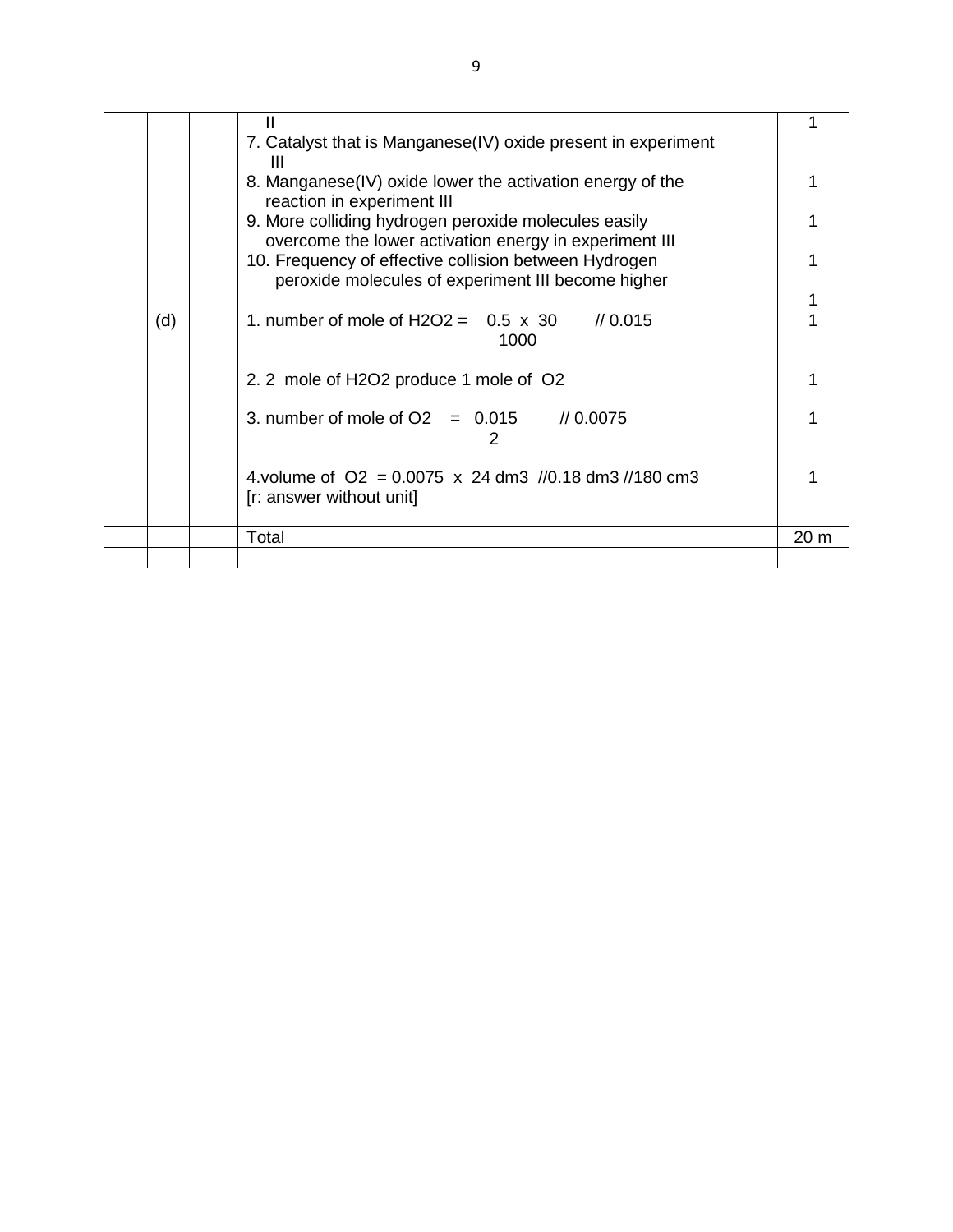| 9 | (a) | (i)  | Ionic compound: W and $X$ // covalent compound : V and X                                                                                                                                                                                                                                                                                                                                                                                                                                                                                                                                                                                                                                                                                                                | $1+1$           |
|---|-----|------|-------------------------------------------------------------------------------------------------------------------------------------------------------------------------------------------------------------------------------------------------------------------------------------------------------------------------------------------------------------------------------------------------------------------------------------------------------------------------------------------------------------------------------------------------------------------------------------------------------------------------------------------------------------------------------------------------------------------------------------------------------------------------|-----------------|
|   |     | (ii) | Ionic compound<br>1. Correct charge of ion                                                                                                                                                                                                                                                                                                                                                                                                                                                                                                                                                                                                                                                                                                                              | 1               |
|   |     |      | 2. correct number of electron in the shell for each ion                                                                                                                                                                                                                                                                                                                                                                                                                                                                                                                                                                                                                                                                                                                 | 1               |
|   |     |      | 3. contain nucleus                                                                                                                                                                                                                                                                                                                                                                                                                                                                                                                                                                                                                                                                                                                                                      | $\mathbf{1}$    |
|   |     |      | Explanation<br>Ionic compound<br>Electron arrangement of an atom of element W is $2.8.1$<br>2 Atom W donates one electron each to achieve the stable electron<br>arrangement which is 2.8<br>2 W ion, $W^+$ is formed<br>Electron arrangement of atom $X$ is $2.6$<br>Electrons from atom W are transferred to an atom of $X$<br>٠<br>Atom X receives <b>TWO</b> electrons to achieve the <b>stable</b> electron<br>arrangement which is 2.8.<br>W ion, $\underline{\mathbf{X}^2}$ is formed<br>٠<br>The W ion, $W^+$ and X ion $X^2$ , formed are <b>attracted</b> to one another<br>$\bullet$<br>to form an <i>ionic</i> compound, $W_2X$<br>The strong <b>electrostatic</b> forces between the opposite-charged ions<br>is called <b>ionic</b> bond.<br>Any 7 points | $\tau$<br>marks |
|   |     |      | Any physical state                                                                                                                                                                                                                                                                                                                                                                                                                                                                                                                                                                                                                                                                                                                                                      | 1 mark          |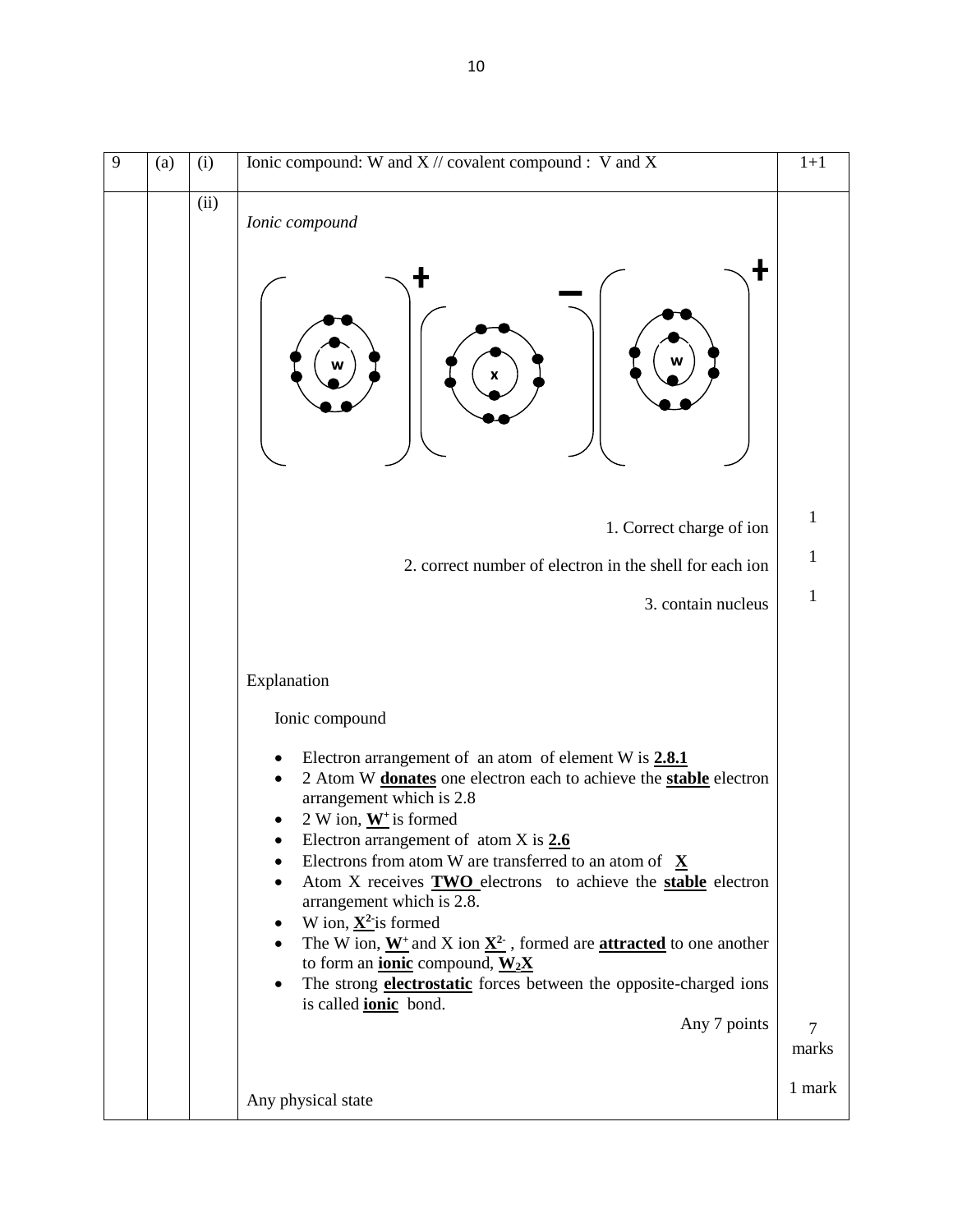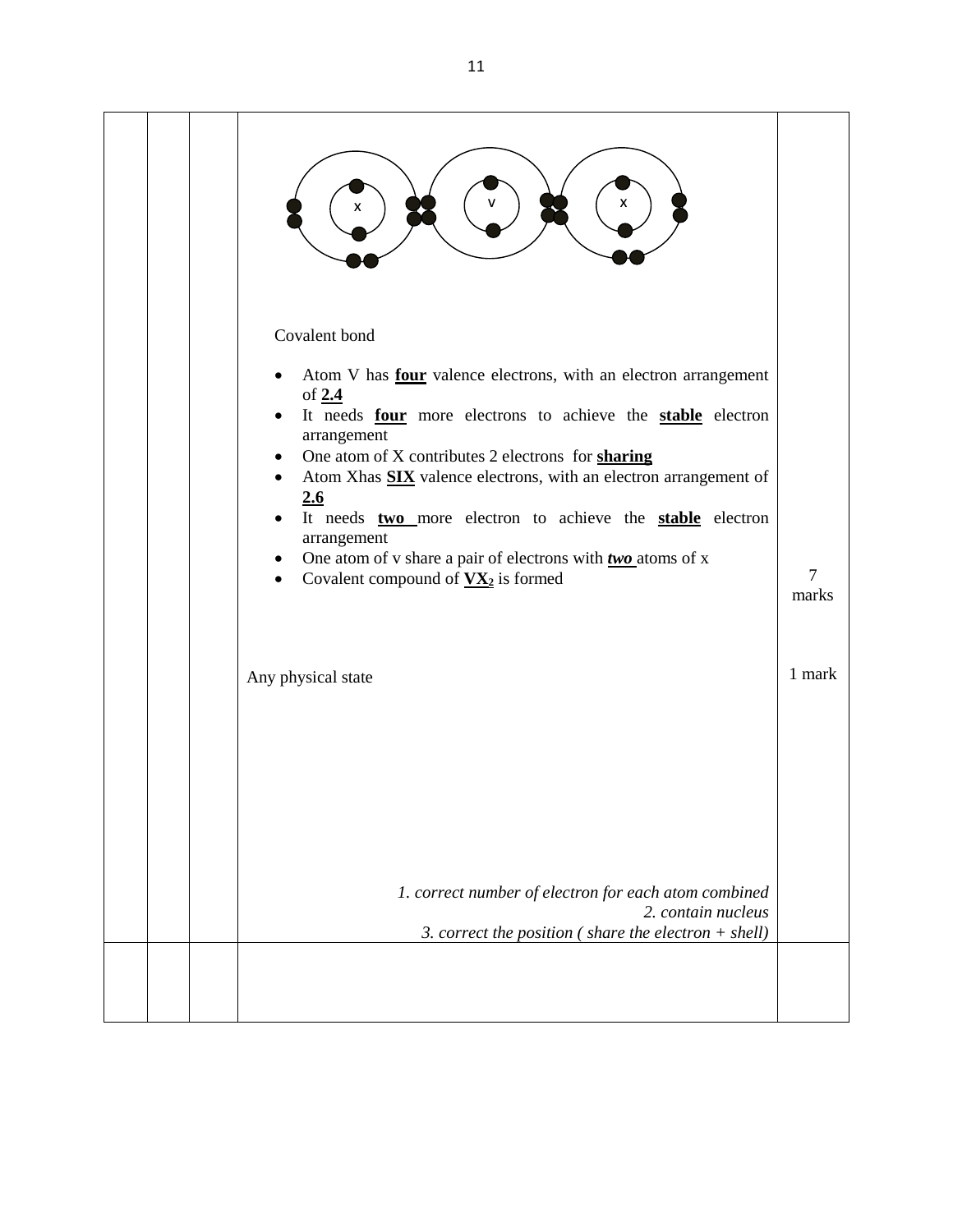| $\mathbf b$ | 1        | Substance Y is glacial ethanoic acid // gas hydrogen chloride |                 |
|-------------|----------|---------------------------------------------------------------|-----------------|
|             |          | Solvent Z is tetrachloromethane//ethanol//any organic solvent |                 |
|             | $\rm ii$ | Solution I                                                    |                 |
|             |          | Substance Y dissolve in water                                 | 1               |
|             |          | The ions in water dissociate and move freely                  |                 |
|             |          | Solution II                                                   |                 |
|             |          | Substance Y do not dissolve                                   |                 |
|             |          | Exist as neutral covalent molecules                           | Max 5           |
|             |          | Total                                                         | 20 <sub>m</sub> |
|             |          |                                                               |                 |
|             |          |                                                               |                 |